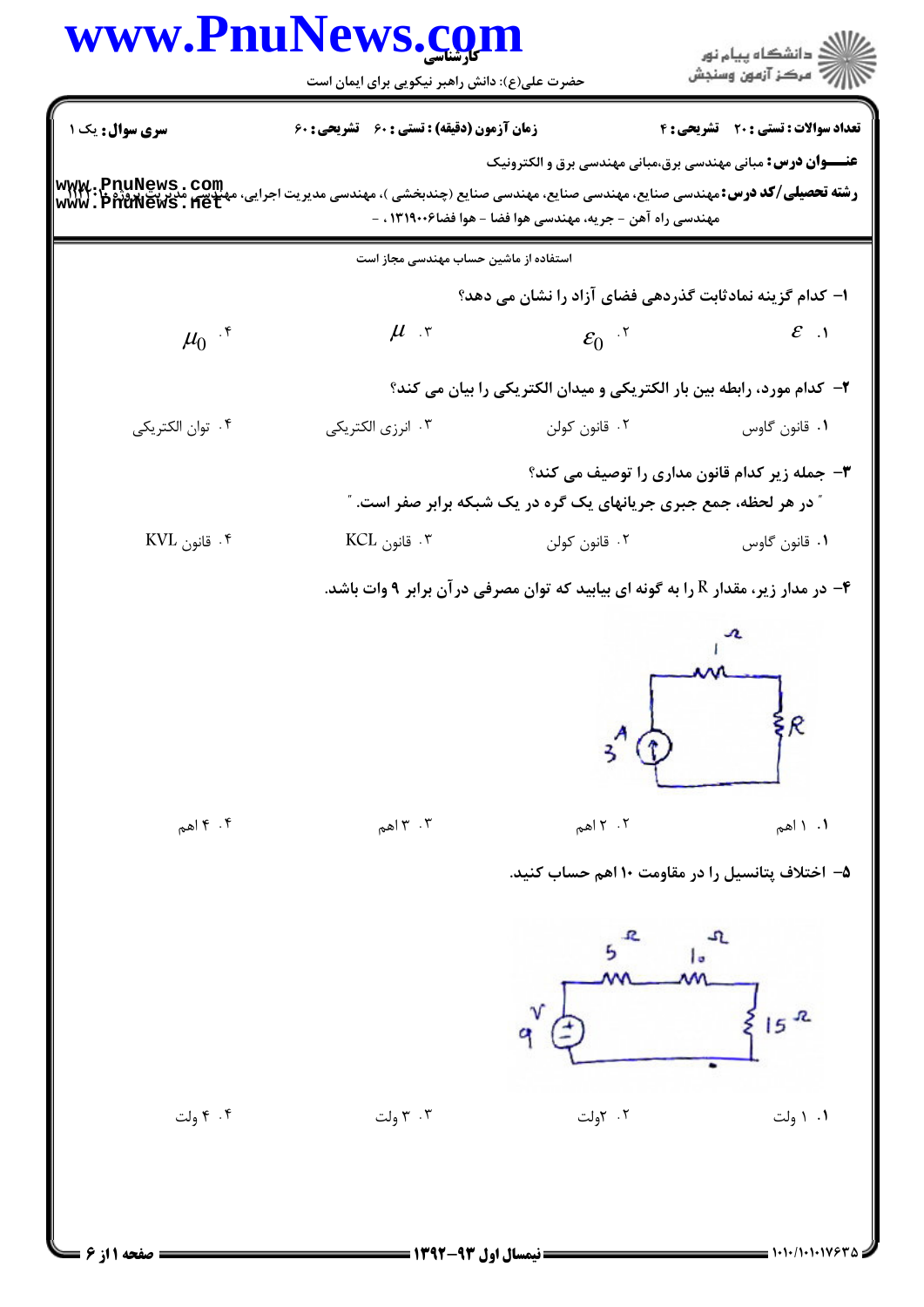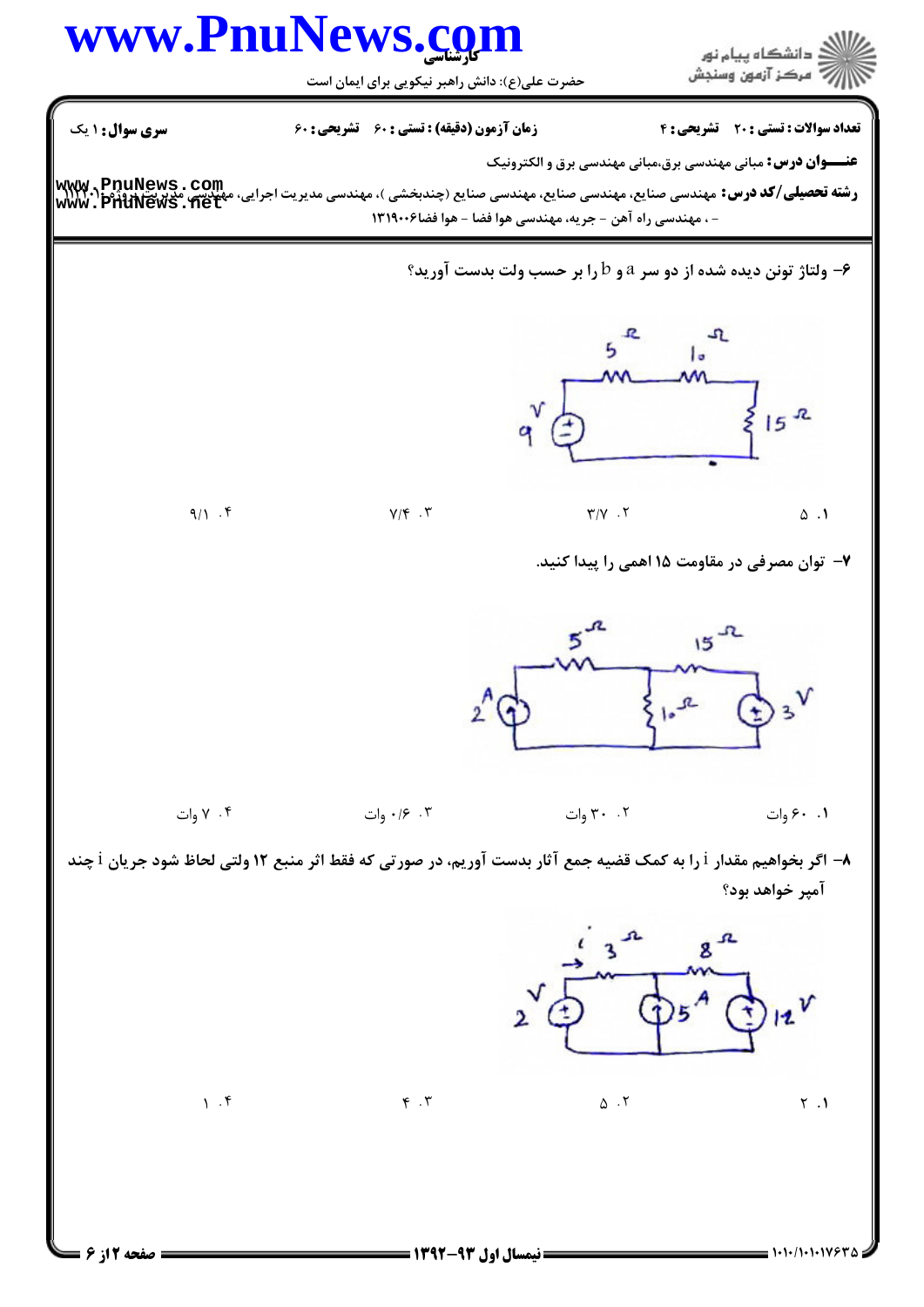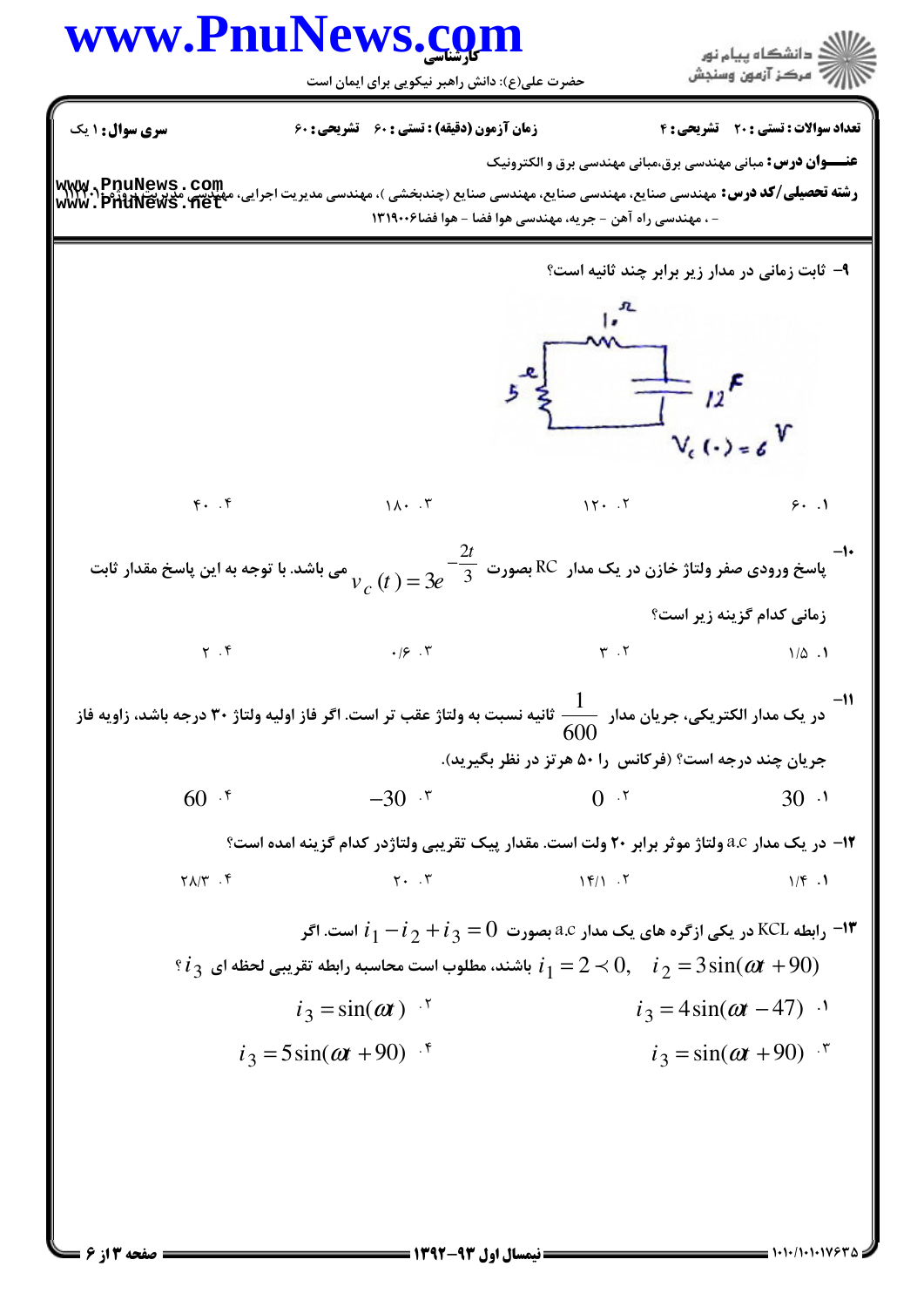### www.PnuNews.com ار<br>اگر دانشگاه پیام نور<br>اگر مرکز آزمون وسنجش حضرت علی(ع): دانش راهبر نیکویی برای ایمان است تعداد سوالات : تستى : 20 - تشريحي : 4 **سری سوال :** ۱ یک **زمان آزمون (دقیقه) : تستی : ۶۰ تشریحی : ۶۰ عنـــوان درس:** مبانی مهندسی برق،مبانی مهندسی برق و الکترونیک ر**شته تحصیلی/کد درس: مهندسی صنایع، مهندسی صنایع، مهندسی صنایع (چندبخشی )، مهندسی مدیریت اجرایی، مهندسی مدیریت پروژ<br>www . PnuNews . net** - ، مهندسی راه آهن - جریه، مهندسی هوا فضا - هوا فضا۶۰۰۶۱۳۱۹ **۱۴** کدام گزینه نادرست است؟ ٠١. واحد راكتانس القايي اهم است. ٢. واحد راكتانس القايي هانري است. ۰۳ در مداری که دارای خاصیت القایی است ولتاژ و جریان مدار باهم اختلاف فاز دارند. ۰۴ در مداری که دارای خاصیت خازنی است ولتاژ و جریان مدار باهم اختلاف فاز دارند. 1۵- از یک خازن با ظرفیت C فاراد، در حالتی که ولتاژ متناوب ۲۵۰ ولت با فرکانس ۷۹/۵ هر تز اعمال شود، جریان ۱ آمیر عبور می کند. مقدار C را پیدا کنید. ۰۴ ۸۰۰ میلی فاراد ۰۳ میکروفاراد ۰۲ ۸ میلی فاراد ۰۱ ۸ فاراد ۱۶- واحد توان راکتیو کدام گزینه است. ۰۲ ولت-آمیر  $, \vert, \cdot, \cdot \rangle$ ۰۱ وات ۰۴ بدون واحد است. **۱۷**- امپدانس دیده شده از دو سر a و b را بدست آورید؟  $78,1$ b  $\Lambda$  .  $\mathfrak{f}$  $\Delta$ . ٣  $9.7$  $YY.1$ ۱۸- روی یکی از ساقهای هسته ای با طول متوسط ۴۰ سانتی متر و سطح مقطع ۱۲ سانتی متر مربع، یک کلاف ۴۰۰ دوری پیچیده شده است. اگر رلوکتانس هسته ۶۶۳۰۰ آمپر دور بر وبر باشد نفوذ مغناطیسی نسبی هسته در کدام گزینه آمده است.  $\Delta$ .  $/7$   $f$ .  $f$  $F \cdot \cdot \cdot$  .  $Y$  $f \cdot \cdot \cdot$  $\cdot/\cdot\cdot\Delta$ . ٣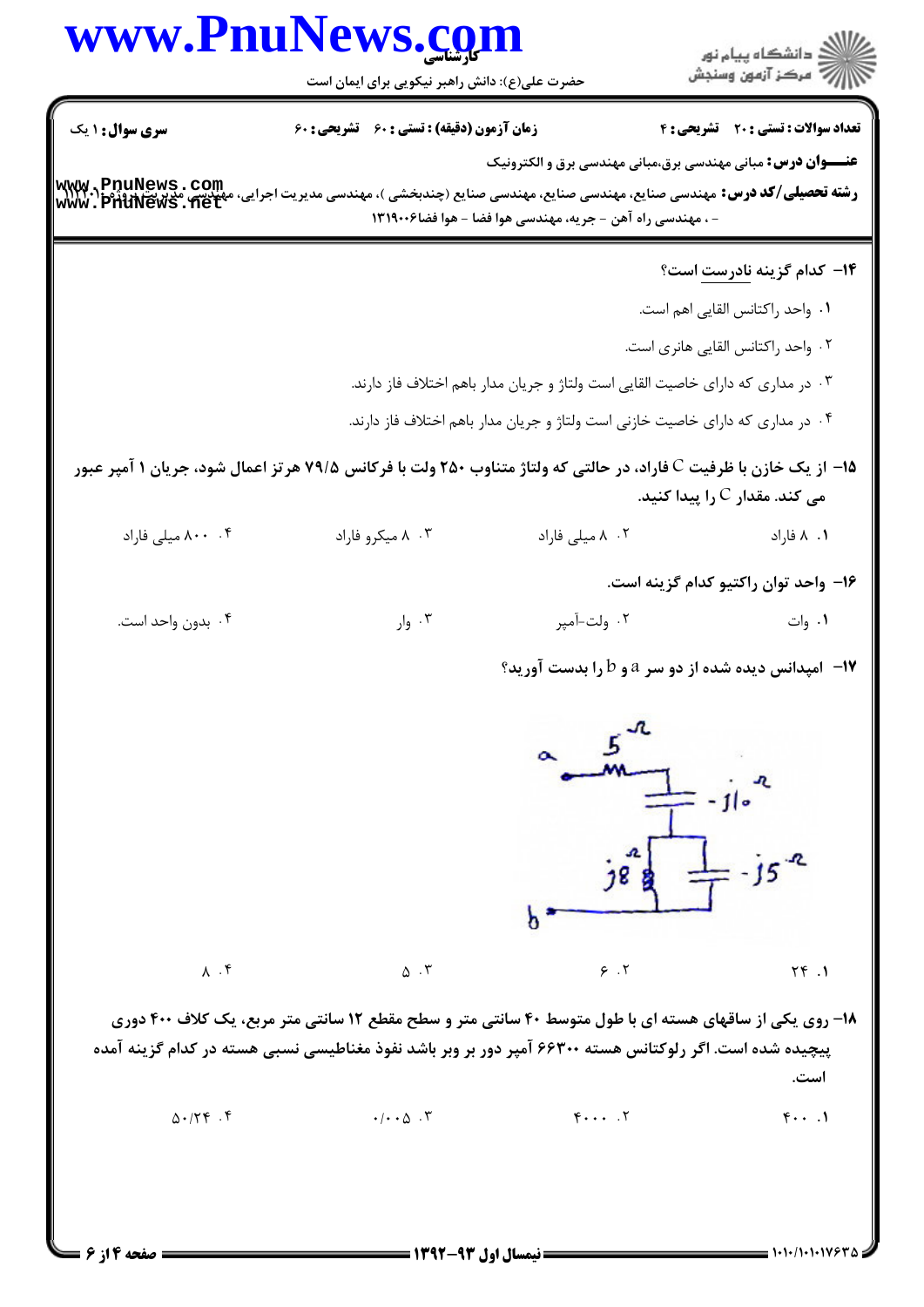### www.PnuNews.com .<br>الآن دانشگاه پیام نور<br>الآن مرکز آزمون وسنجش حضرت علی(ع): دانش راهبر نیکویی برای ایمان است تعداد سوالات : تستى : 20 - تشريحي : 4 **سری سوال : ۱ یک زمان آزمون (دقیقه) : تستی : 60 تشریحی: 60 عنـــوان درس:** مبانی مهندسی برق،مبانی مهندسی برق و الکترونیک www.PnuNews.com ر**شته تحصیلی/کد درس: مهندسی صنایع، مهندسی صنایع، مهندسی صنایع (چندبخشی )، مهندسی مدیریت اجرایی، مهندسی مدیریت پروژ<br>www . PnuNews . net** - ، مهندسی راه آهن - جریه، مهندسی هوا فضا - هوا فضا۶۰۰۶۱۳۱۹ 19- كدام گزينه نادرست است؟ ۰۱ شیب منحنی چگالی شار مغناطیسی بر حسب شدت میدان مغناطیسی، مقدار ضریب نفوذ پذیری مغناطیسی را می دهد. ۰۲ علت پدیده هیسترزیس، عبور جریان متناوب از هسته است. ۰۳ علت پدیده هیسترزیس، تغییر شار مغناطیسی در هسته است.

۰۴ علت پیدایش جریان گردابی، تغییر شار مغناطیسی در هسته است.

اگر در یک ترانسفورمر ایده آل  $\sim \frac{220}{110}$  و ۶۰ هرتز، شار عبوری از هسته از ۵ میلی وبر بیشتر نباشد نسبت تعداد  $^{-1}$ دورهای سیم پیچ های آولیه به ثانویه چقدر باید باشد؟

> $1.7$  $1/\Delta$ .

#### سوالات تشريحي

 $.10.7$ 

۱– در مدار زیر جریان در مقاومت ۴ اهم چقدر است؟

|                             |                         | $18\Omega$              |              |     |
|-----------------------------|-------------------------|-------------------------|--------------|-----|
| oqu<br>142V<br>$\mathbf{L}$ | $3\Omega$<br>$18\Omega$ | $3\Omega$<br>$3 \Omega$ | $18\ \Omega$ | 4 Ω |
|                             |                         |                         |              |     |

۱،۷۵ نمر، ۲– از یک مدار اندوکتانس، با اعمال ولتاژ ۲۰۰ ولت با فرکانس ۵۰ هرتز، جریان ۱۰ آمپر می گذرد. جریان نسبت به ولتاژ، ۳۰ درجه پس فاز می باشد. مقاومت، راکتانس و اندوکتانس مدار را حساب کنید.

۳- خطرات انرژی برقی را نام برده و یکی را به دلخواه توضیح دهید.

1،75 نمره

1،75 نمره

 $Y \cdot Y$